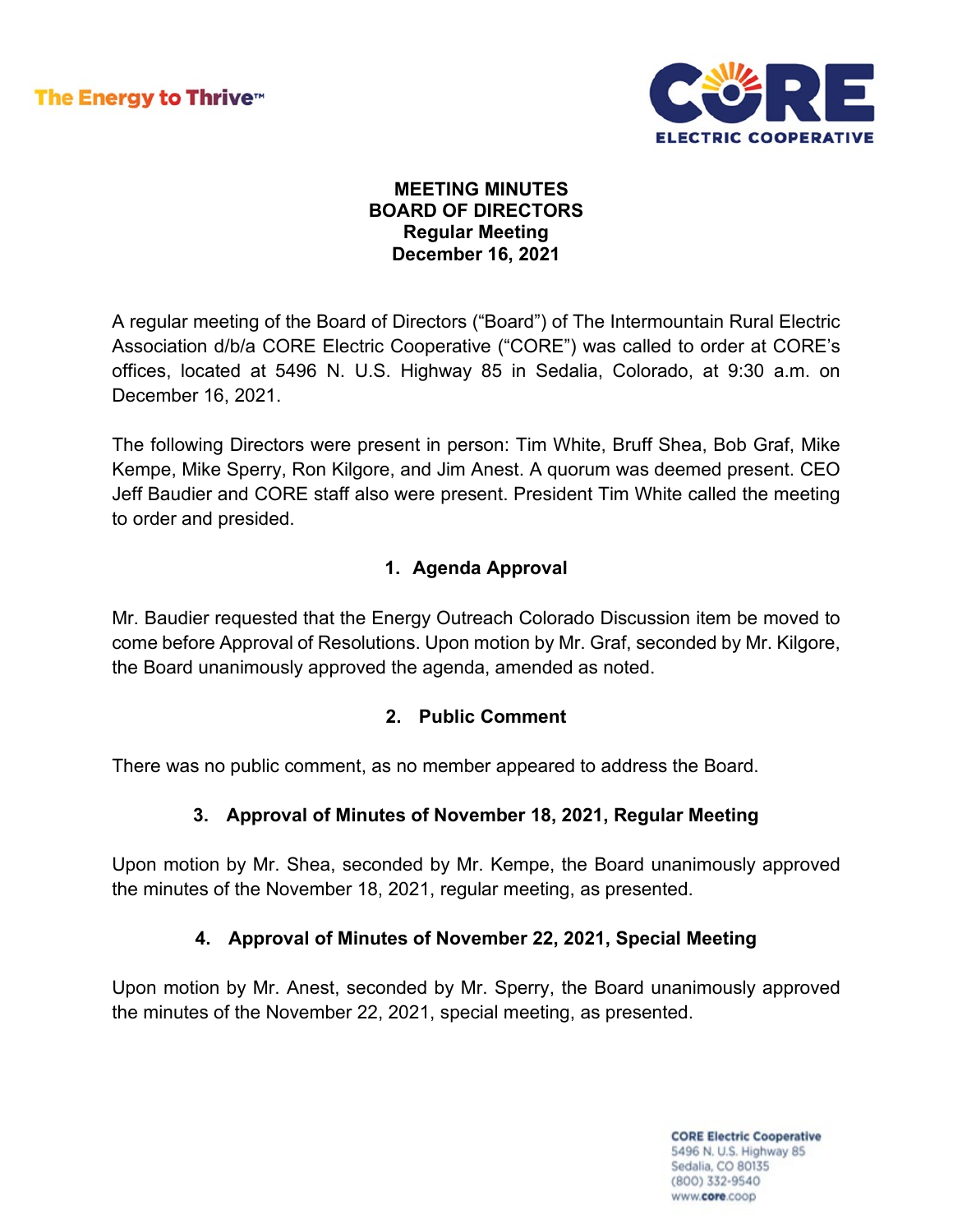### **5. Approval of Write-Offs**

Upon motion by Mr. Shea, seconded by Mr. Kempe, the Board unanimously approved November write-offs of \$70,339.00.

### **6. Energy Outreach Colorado Discussion**

Ms. Lesher presented a summary of CORE's Energy Outreach Colorado (EOC) donations. Discussion ensued regarding potential discontinuation of EOC matching and reallocation of those funds.

## **7. Approval of Resolutions**

### **7.1 BR21-22: Vegetation Management Award – Asplundh**

Mr. Graf moved, and Mr. Kilgore seconded the motion, to amend proposed resolution BR21-22 by adding the words "and such additional amounts, not to exceed 10% of the authorized amount, as may be reasonably necessary, if any." The Board unanimously adopted the following resolution, as amended:

## BOARD RESOLUTION BR21-22

#### **WHEREAS:**

The Intermountain Rural Electric Association d/b/a CORE Electric Cooperative ("CORE") is continuing its tree trimming and clearing work in the Sedalia, Conifer, Woodland Park, and Bennett districts, which improves system reliability, reduces outages, reduces outage times, and lessens the risk of fires due to contact with power lines;

In connection therewith, in 2022, CORE intends to clear approximately 906 miles of single-phase distribution line comprising 225 miles in the Woodland Park district, 175 miles in the Conifer district, 176 miles in the Sedalia district, and 330 miles in the Bennett district (deferred from 2021);

CORE issued a request for proposal (RFP) for 2022 tree trimming and clearing work on a time and equipment basis on October 29, 2021, and received three proposals on November 10, 2021;

CORE has received a bid proposal from Asplundh Tree Expert, LLC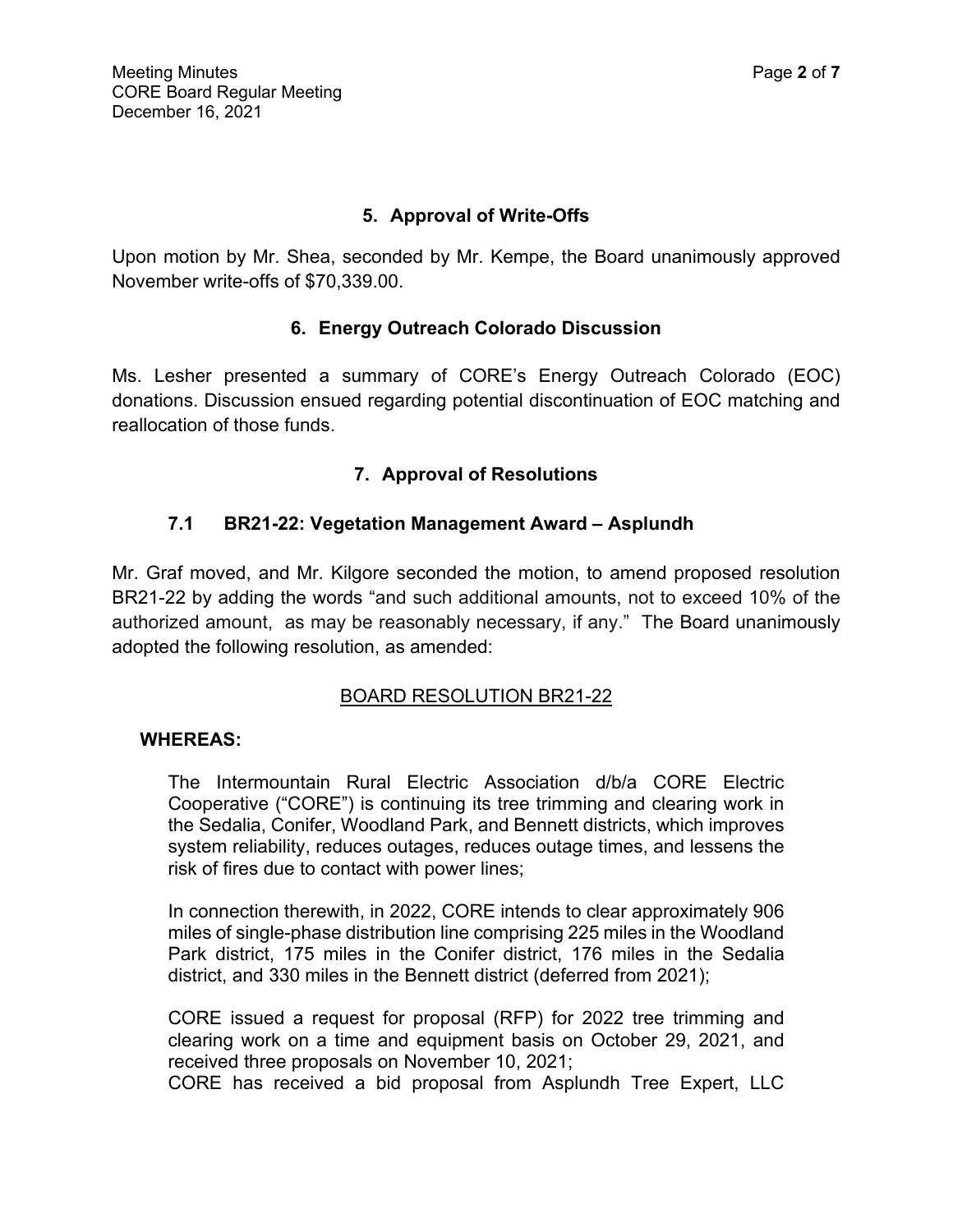("Asplundh") for the tree trimming and clearing work in the Woodland Park district in the amount of \$760,000.00 and the Conifer district in the amount of \$1,800,000.00;

CORE's vegetation management staff and distribution operations management staff have reviewed Asplundh's bid and have determined that the bid meets all technical requirements as well as the required schedules;

CORE's vegetation management staff, in coordination with the distribution operations management staff, have reviewed the proposals and recommend that CORE award a contract to Asplundh Tree Expert, LLC based on its response to the RFP; and

The Board of Directors has determined that such recommendation is in the best interests of CORE and its members.

**NOW, THEREFORE, BE IT RESOLVED** that the Board of Directors authorizes CORE to award a Contract to Asplundh Tree Expert, LLC for tree trimming and clearing in the Woodland Park and Conifer districts for 2022 in the amount of Two Million Five Hundred Sixty Thousand Dollars (\$2,560,000.00) and such additional amounts, not to exceed 10% of the authorized amount, as may be reasonably necessary, if any, to facilitate such work, and authorizes the Chief Executive Officer or his designee to execute such contracts as may be necessary in connection therewith.

## **7.2 BR21-23: Vegetation Management Award – Wright**

Mr. Graf moved, and Mr. Kempe seconded the motion, to amend proposed resolution BR21-23 by adding the words "and such additional amounts, not to exceed 10% of the authorized amount, as may be reasonably necessary, if any." The Board unanimously adopted the following resolution, as amended:

#### BOARD RESOLUTION BR21-23

#### **WHEREAS:**

The Intermountain Rural Electric Association d/b/a CORE Electric Cooperative ("CORE") is continuing its tree trimming and clearing work in the Sedalia, Conifer, Woodland Park, and Bennett districts, which improves system reliability, reduces outages, reduces outage times, and lessens the risk of fires due to contact with power lines;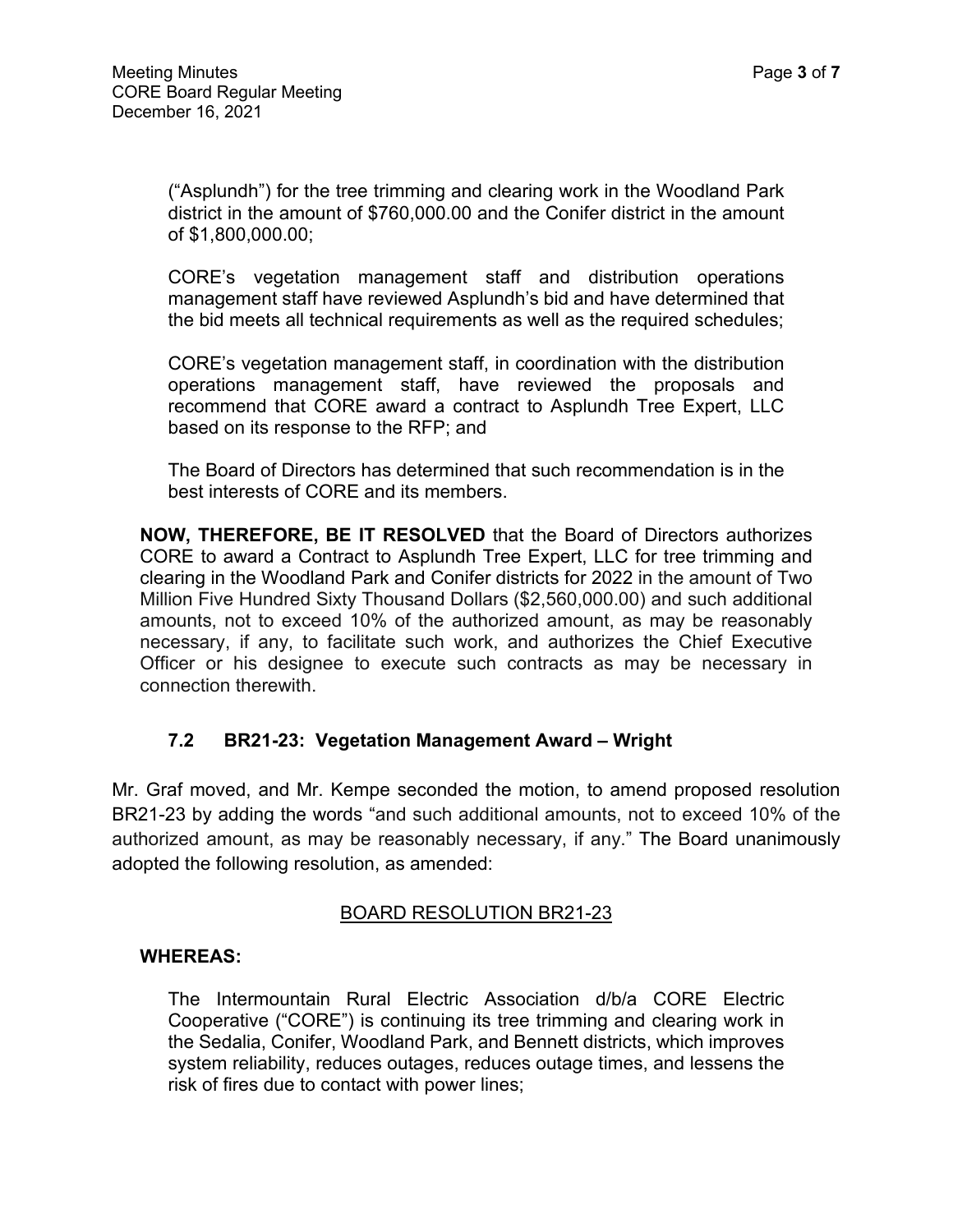In connection therewith, in 2022, CORE intends to clear approximately 906 miles of single-phase distribution line comprising 225 miles in the Woodland Park district, 175 miles in the Conifer district, 176 miles in the Sedalia district, and 330 miles in the Bennett district (deferred from 2021);

CORE issued a request for proposal (RFP) for 2022 tree trimming and clearing work on a time and equipment basis on October 29, 2021, and received three proposals on November 10, 2021;

CORE has received a bid proposal from Wright Tree Service, Inc. ("Wright") for the tree trimming and clearing work in the Sedalia district in the amount of \$970,000.00 and the Bennett district in the amount of \$105,000.00;

CORE's vegetation management staff and distribution operations management staff have reviewed Wright's bid and have determined that the bid meets all technical requirements as well as the required schedules;

CORE's vegetation management staff, in coordination with the distribution operations management staff, have reviewed the proposals and recommend that CORE award a contract to Wright Tree Service, Inc. based on its response to the RFP; and

The Board of Directors has determined that such recommendation is in the best interests of CORE and its members.

**NOW, THEREFORE, BE IT RESOLVED** that the Board of Directors authorizes CORE to award a Contract to Wright Tree Service, Inc. for tree trimming and clearing in the Sedalia and Bennett districts for 2022 in the amount of One Million Seventy-Five Thousand Dollars (\$1,075,000.00) and such additional amounts, not to exceed 10% of the authorized amount, as may be reasonably necessary, if any, to facilitate such work, and authorizes the Chief Executive Officer or his designee to execute such contracts as may be necessary in connection therewith.

## **7.3 BR21-24: Amendments to Rates and Regulations**

Chris Hildred presented Board Resolution BR21-24 amending CORE's current rates and regulations. Discussion ensued. Upon motion by Mr. Graf, seconded by Mr. Kempe, the Board unanimously adopted the following resolution:

#### BOARD RESOLUTION BR21-24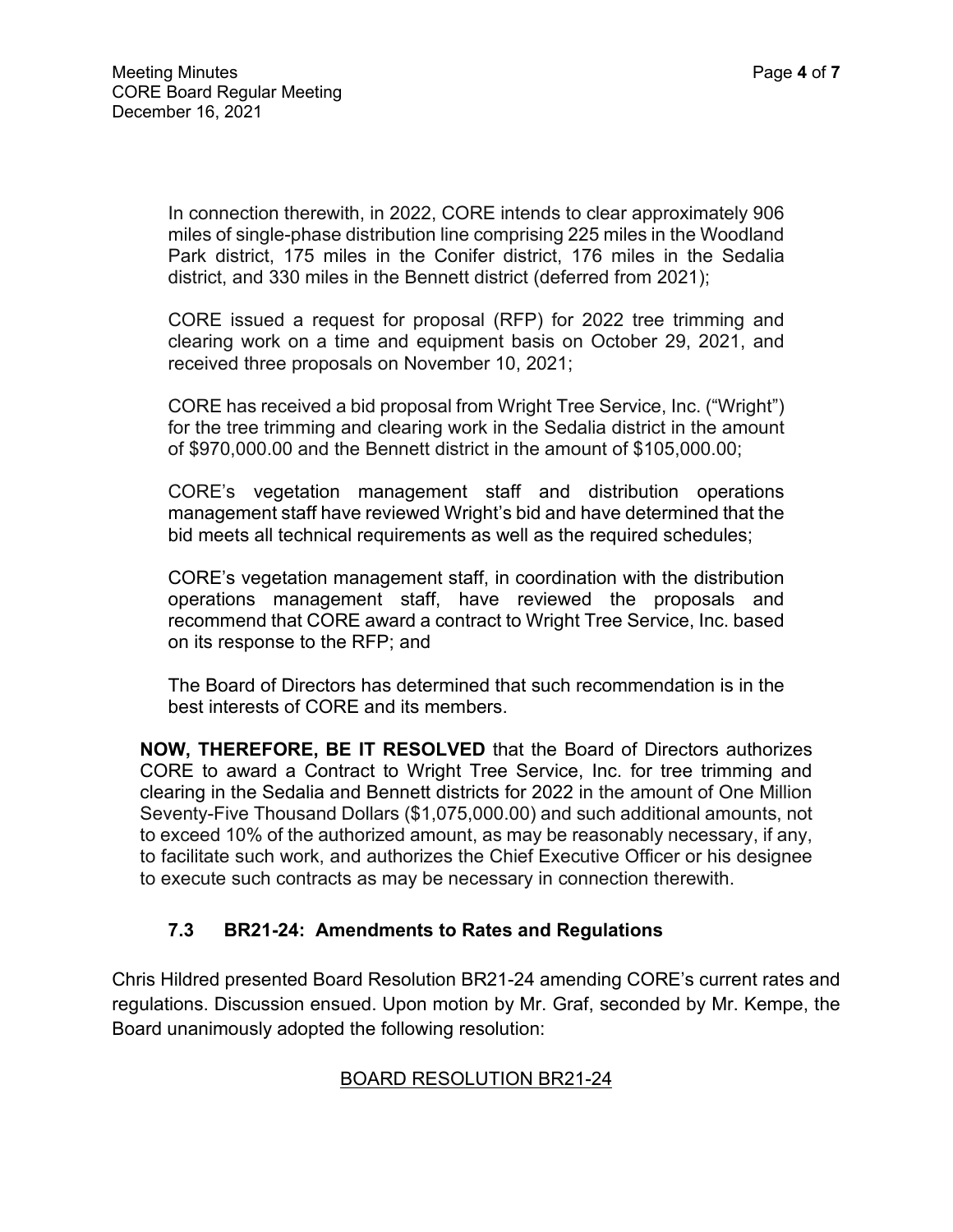### **WHEREAS:**

Staff at The Intermountain Rural Electric Association d/b/a CORE Electric Cooperative ("CORE") have presented to the Board of Directors ("Board") proposed **amendments to CORE's Rates and Regulations** proposed to become effective March 7, 2022 (see Board Document BD21-8);

The proposed amendments include:

- annual updates to the Coincident Peak Distribution, Coincident Peak Substation, and Coincident Peak Transmission,
- updating the Optional Time-of-Use Rider applicable to the Industrial Service (S), Small General Service (SG1), Small General Service 3 (SG3), and Large Power Service (LPS) rates,
- clarifying application of the Non-Standard Meter Reading Rider for Determination of Billing Demand to Residential Service (A) and Residential Incorporated City and Town Service (CS) Consumers with no AMI meter set,
- eliminating CORE's Construction Allowance and Construction Allowance Rebates,
- updating existing references to reflect CORE's new legal name,
- updating CORE's Fees and Charges schedule, and
- further amending as necessary for clarity and/or consistency with CORE's current business practices;

CORE's Rates and Regulations are subject to termination, change or modification, in whole or in part, at any time by the Board; and

Based on CORE's financial condition and future revenue requirements, the cost of providing service to the applicable rate classes, and the information provided by Staff, the Board finds the proposed amendments to CORE's Rates and Regulations are appropriate and in the best interest of CORE and its members.

**NOW, THEREFORE, BE IT RESOLVED** by the Board of Directors that the proposed amendments to the Rates and Regulations reflected in Board Document BD21-8 are hereby APPROVED AND ADOPTED, effective March 7, 2022. Notice of the amendments to the Rates and Regulations herein adopted shall be sent to each of CORE's Consumers not less than thirty (30) days before these changes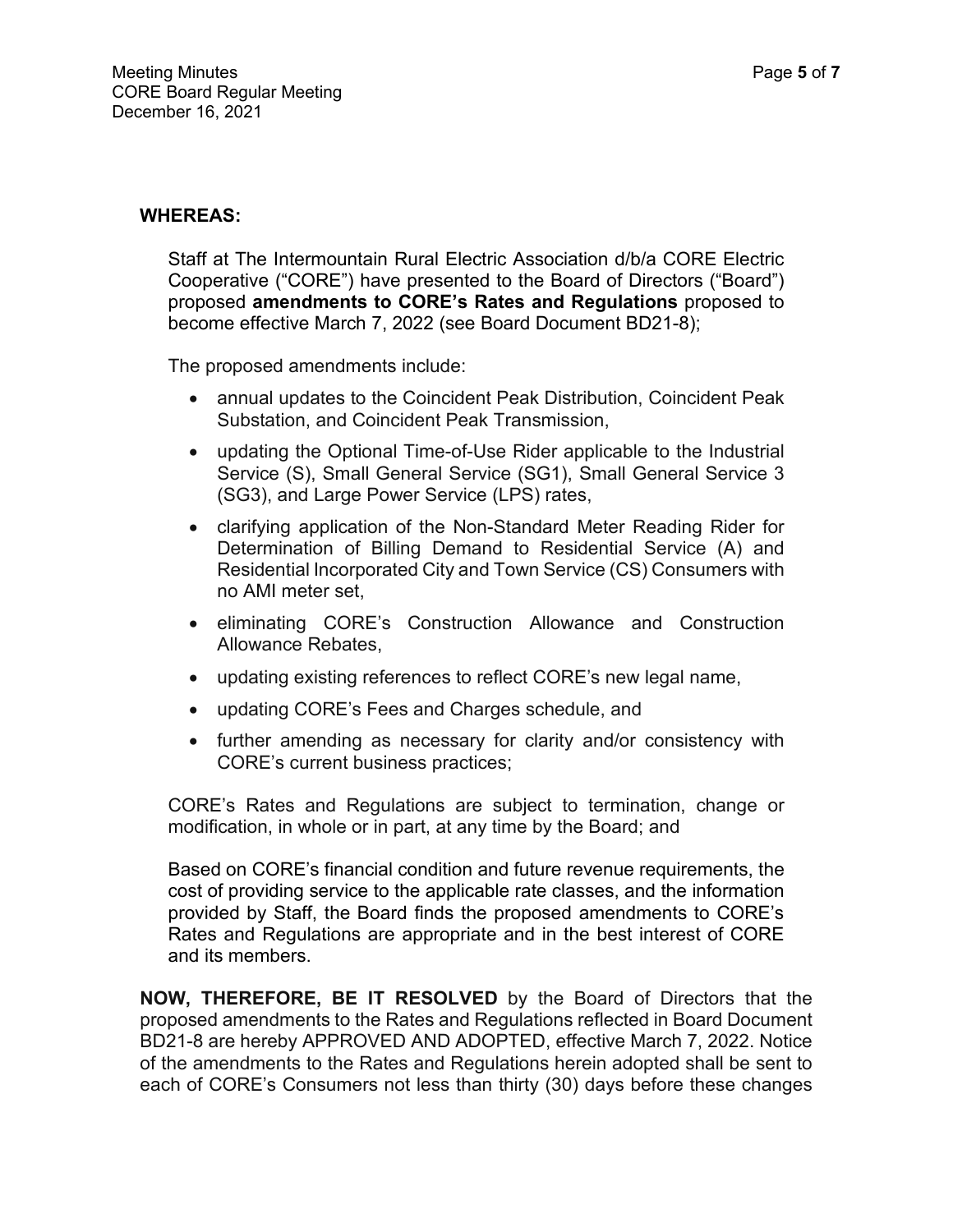are to take effect in accordance with Part I, Section 2 of the General Provisions of CORE's Rates and Regulations.

### **7.4 BR21-25: 2022 Business Plan**

Ms. Jones presented CORE's proposed 2022 Business Plan. Discussion ensued. Upon motion by Mr. Sperry, seconded by Mr. Anest, the Board unanimously adopted the following resolution:

#### BOARD RESOLUTION BR21-25

#### **WHEREAS:**

The Chief Executive Officer and Chief Financial Officer of The Intermountain Rural Electric Association d/b/a CORE Electric Cooperative ("CORE") presented to the Board of Directors ("Board") as Board Document BD21-7 the **2022 Business Financial Plan**, which consists of the proposed 2022 operating budget, capital budget, construction work plan, donations budget, and director education and industry events budget;

The Board reviewed the 2022 Business Financial Plan with CORE staff;

The Chief Executive Officer and Chief Financial Officer have recommended approval of the 2022 Business Financial Plan; and

The Board has determined that such recommendation is in the best interest of CORE and its members.

**NOW, THEREFORE, BE IT RESOLVED** that the Board of Directors hereby approves the 2022 Business Financial Plan as presented.

#### **8. CREA Report**

Mr. White did not give a CREA report this month.